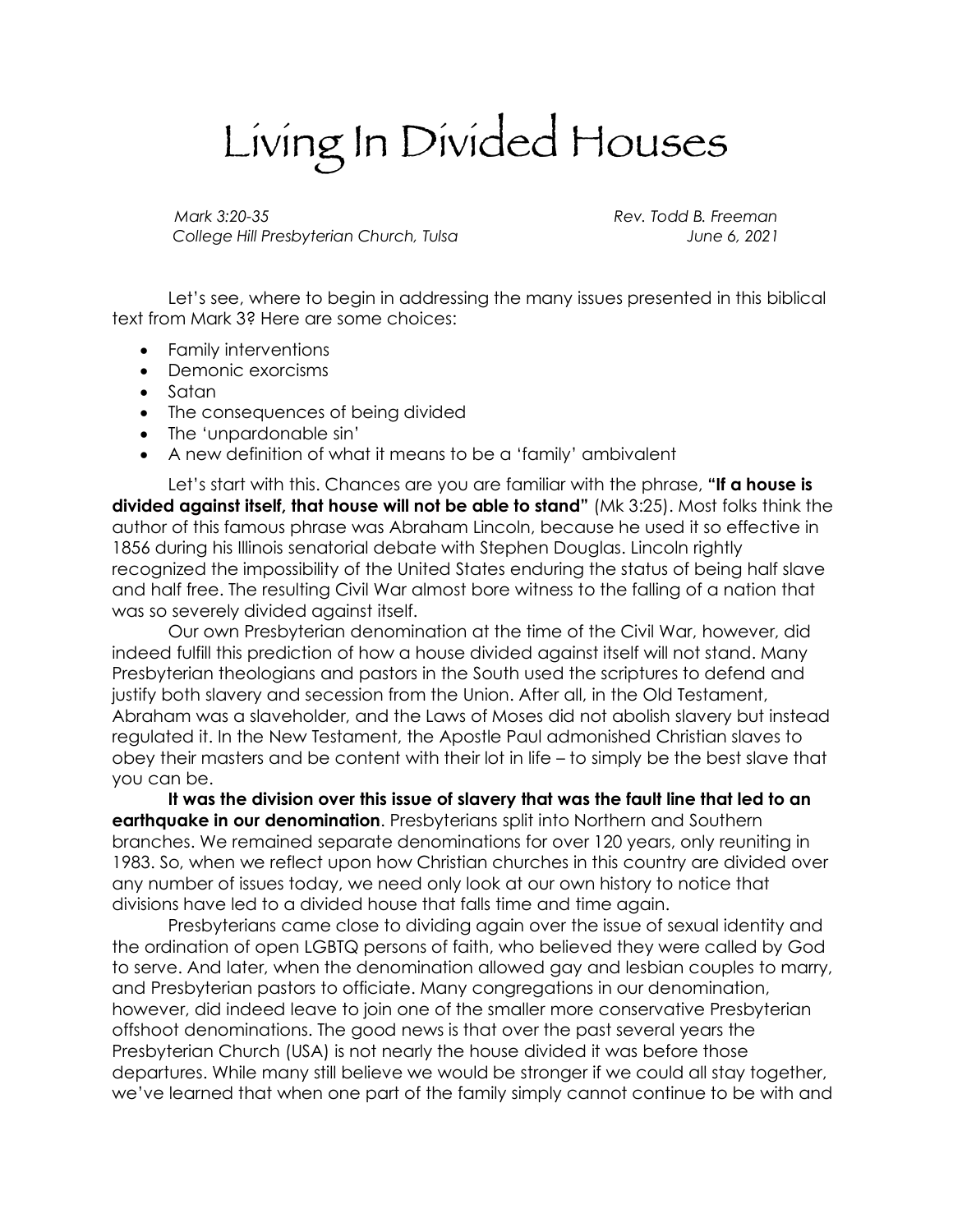live into right relationship with the rest, then separation and division – even if not the will of God – is one solution, and perhaps the most healthy one for all concerned. Unfortunately, the United Methodist Church denomination is currently in the process of a formal division and split over this very same issue.

Like issues before it, including slavery, the ordination of women, whether divorced clergy should be defrocked, the allowing of interracial marriage, and a woman's right to reproductive choice (which, by the way, is the *official* position of our denomination), **some people continue to cherry-pick selected Bible verses to vehemently defend historical and traditional positions and practices which more progressive folks consider to be steeped in historical (and thus current) prejudice, injustice, ignorance, and fear.** It's unconscionable and I believe downright sinful for anyone to use scripture to uphold the supposed superiority and privilege of any group of people over any other. And it still happens, a lot. Many, including myself, believe current laws being passed that intentionally lead to voter suppression fall into the same category.

One of the questions we are called to wrestle with, however, is this: **Are there**  *legitimate* **issues that divide a house to such a point that division becomes the only viable option?** If, for instance, that house is a family facing the horror of domestic violence and abuse, then that, in the opinion of most pastors today, is indeed a legitimate cause for separation, for that house to fall.

Yet, Jesus' point remains valid. *Any* **entity truly divided against itself can reach the point where it cannot stand, whether it be a household, the church, or even a country.** It seems clear to many that the insurrection at our nation's Capitol on January 6 of this year, based on the false claims that the presidential election was stolen and therefore something – including violence – needed to be done to overturn the results, is evidence of our current severe division that perhaps is pointing again to a fragile democracy. This scripture passage hopes that any house, however that is defined, never reaches that point of division. That is why, through God's Spirit, **we continue to work toward unity**.

In the context of Jesus' statement about how divided houses cannot stand comes another issue that I want to address, one that's almost never dealt with in our denomination. As the Church Lady on Saturday Night Live used to say, "Can you say "Satan?" Our biblical story reports that the scribes were trying to destroy Jesus' authority with the crowds by claiming that his power to cast out demons was coming from Satan himself, not God. As a quick aside, I've decided to wait (maybe forever) to fully address this issue referred to as blasphemy against the Holy Spirit, called the eternal or 'unpardonable sin.' But as I've heard it explained, if you've ever worried that you may have committed the unpardonable sin, then you haven't. So, stop worrying!

Jesus claimed the scribes' charge was preposterous because that would mean the prince of demons was casting out other demons – and that would lead to a divided house that could not stand. Yet, **how do we approach this issue of satanic power, of evil, in our postmodern, progressive age?** For that I want to turn to some thoughts by the Rev. Gibson "Nibs" Stroupe, a human rights author and pastor of the diverse Oakhurst Presbyterian Church in Decatur, Georgia, outside of Atlanta. He writes:

The word "Satan does not necessarily mean a personality with horns and a red tail, but it does name a demonic power that is actively engaged against the compassionate and reconciling love of God. This is the reality that Jesus names